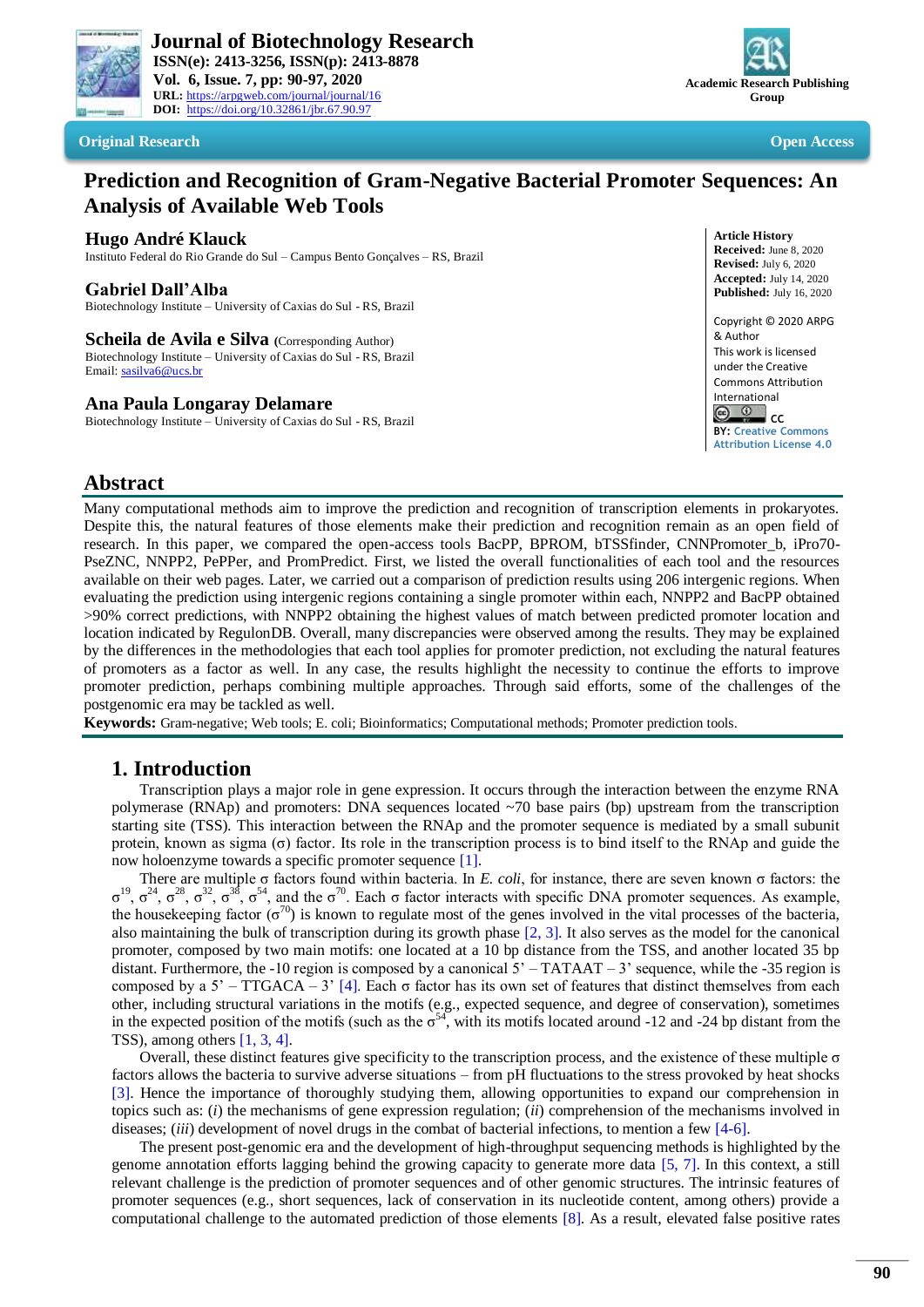(that is, non-promoter DNA sequences incorrectly classified as promoter sequences) is a problem yet to be completely solved [\[9\]](#page-5-7). Obtaining higher-quality datasets, that is, larger and more reliable (generated through larger amounts of experimentally verified sequences), proper understanding of the biological features of those sequences, the development of novel methods, and the employment of novel approaches are listed as a few possibilities to solve this problem  $[5, 9, 10]$  $[5, 9, 10]$  $[5, 9, 10]$ .

*In silico* approaches are welcomed in that regard. Computational biology and bioinformatics approaches have often been employed in efforts to improve the accuracy of promoter prediction tools. Among the tools designed to predict and/or classify promoter sequences, a few stand out, such as: BacPP [\[11\]](#page-5-9), BPROM [\[12\]](#page-5-10), bTSSfinder [\[13\]](#page-5-11), CNNPromoter\_b  $[10]$ , iPro54-PseKNC  $[9]$ , iPro70-PseZNC  $[14]$ , NNPP2  $[15]$ , PePPer  $[16]$ , PromPredict  $[17]$ .

Throughout the history of *in silico* approaches to promoter prediction, several strategies were deployed. Initially, the prediction and recognition of these regions was made mostly by sequence alignment. One of the most common methods was the Position Weight Matrix (PWM), using (and requiring beforehand, for that matter) the conservation of the -35 and -10 elements of known  $\sigma^{70}$  sequences. Later on, the application of machine learning approaches, such as Artificial Neural Networks (ANN) and Support Vector Machines (SVM), contributed to expand the accuracy and thus enable a higher efficacy on promoter prediction. Information on curvature and stability of the DNA molecule has also played a significant role in enhancing the aforementioned overall efficacy when applied as discriminatory features between promoter and non-promoter sequences, going beyond the often-used nucleotide composition [\[13,](#page-5-11) [15,](#page-5-13) [17\]](#page-5-15).

In light of this, the goal of this paper is to describe open-access computational tools focused on gram-negative promoter recognition, carrying out a comparison between their results, and assisting in laying out an overall outlook on the efforts to tackle the promoter prediction challenges.

# **2. Methodology**

## **2.1. Data Description**

We extracted Intergenic sequences from *Escherichia coli* str. K-12 substr. MG1655 (see supplemental material) from IntergenicDB [\[18\]](#page-6-0). The K-12 strain choice was made considering that it is one of the considered model genomes for *in silico* approaches, containing well documented and experimentally verified information about its genes and their regulation [\[19\]](#page-6-1). From the 695 sequences available on IntergenicDB, we selected only those with a length equal or higher than 81 nucleotides for comparison and standardization purposes – the 81 nucleotides length is the standard sequence size found at RegulonDB [\[20\]](#page-6-2). The resulting number of selected sequences was 206. Then, we searched the exact location of promoter regions by comparing the 206 sequences with available data from RegulonDB v. 9.4 [\[20\]](#page-6-2). We also excluded all sequences found in RegulonDB that were not experimentally verified nor related to the  $\sigma^{70}$ . In total, 959  $\sigma^{70}$ -dependent promoter sequences experimentally identified remained.

### **2.2. Prediction Tools**

Three criteria were used to select the promoter recognition tools: (*i*) the tools should be Open Access, free of charge on its usage, designed for academic purposes, and should also have an associated published paper with it; (*ii*) online availability and (*iii*) the tools should focus at or at least show promising results when dealing with gramnegative bacterial genomes. At least eight tools fulfilled these criteria: BacPP [\[11\]](#page-5-9), BPROM [\[12\]](#page-5-10), bTSSfinder [\[13\]](#page-5-11), CNNPromoter b [\[10\]](#page-5-8), iPro70-PseZNC [\[14\]](#page-5-12), NNPP2 [\[15\]](#page-5-13), PePPer [\[16\]](#page-5-14), e PromPredict [\[17\]](#page-5-15). In [table 1,](#page-1-0) each tool is presented accordingly to each targeted data, type of input data, performance score, and the related paper.

| <b>Name</b>                                | <b>URL</b>                     |                | <b>Performance</b>                            | <b>Reference</b>         |
|--------------------------------------------|--------------------------------|----------------|-----------------------------------------------|--------------------------|
|                                            |                                | <b>Dataset</b> | <i>(informed)</i><br>score<br>by the authors) |                          |
| BacPP<br>Bacterial                         | http://bacpp.bioinfoucs.com/ho | RegulonDB v.   | $83,6\%$ ( $\sigma^{70}$ )                    | de Avila, et al.         |
| <b>Promoter Prediction</b>                 | me                             | 2009           |                                               | [11]                     |
| bTSSfinder - bacterial                     | http://www.cbrc.kaust.edu.sa/b | RegulonDB      | $89,5\%$ ( $\sigma^{70}$ )                    | Shahmuradov,             |
| Transcription<br><b>Start</b>              | tssfinder/                     | v.2013         |                                               | <i>et al.</i> [13]       |
| Site finder                                |                                |                |                                               |                          |
| <b>BPROM</b><br>Predicts<br>$\blacksquare$ | http://www.softberry.com/berr  | <b>Not</b>     | 80% (Accuracy)                                | Solovyev<br>and          |
| bacterial promoters                        | y.phtml?topic=bprom&group=     | mentioned      |                                               | Salamov <sup>[12]</sup>  |
|                                            | programs&subgroup=gfindb       |                |                                               |                          |
| CNNPromoter b<br>$\overline{\phantom{a}}$  | http://www.softberry.com/berr  | RegulonDB v.   | 90% (Sensibility)                             | <b>Umarov</b><br>and     |
| Convolutional Neural                       | y.phtml?topic=cnnpromoter_b    | 2016           |                                               | Solovyev <sup>[10]</sup> |
| <b>Networks</b><br>Promoter                | &group=programs&subgroup       |                |                                               |                          |
| <b>Bacterial</b>                           | $=$ deeplearn                  |                |                                               |                          |
| iPro70-PseZNC                              | http://lin-                    | RegulonDB v.   | 90% (Accuracy)                                | Lin, et al. $[14]$       |
| Identifying<br>sigma <sub>70</sub>         | group.cn/server/iPro70-        | 2016           |                                               |                          |
| promoters – pseudo-                        | PseZNC.html                    |                |                                               |                          |
| multi-window Z-curve                       |                                |                |                                               |                          |
| nucleotide                                 |                                |                |                                               |                          |

<span id="page-1-0"></span>**Table-1.** Selected promoter prediction tools, Information regarding input format and performance score were extracted from both websites and related references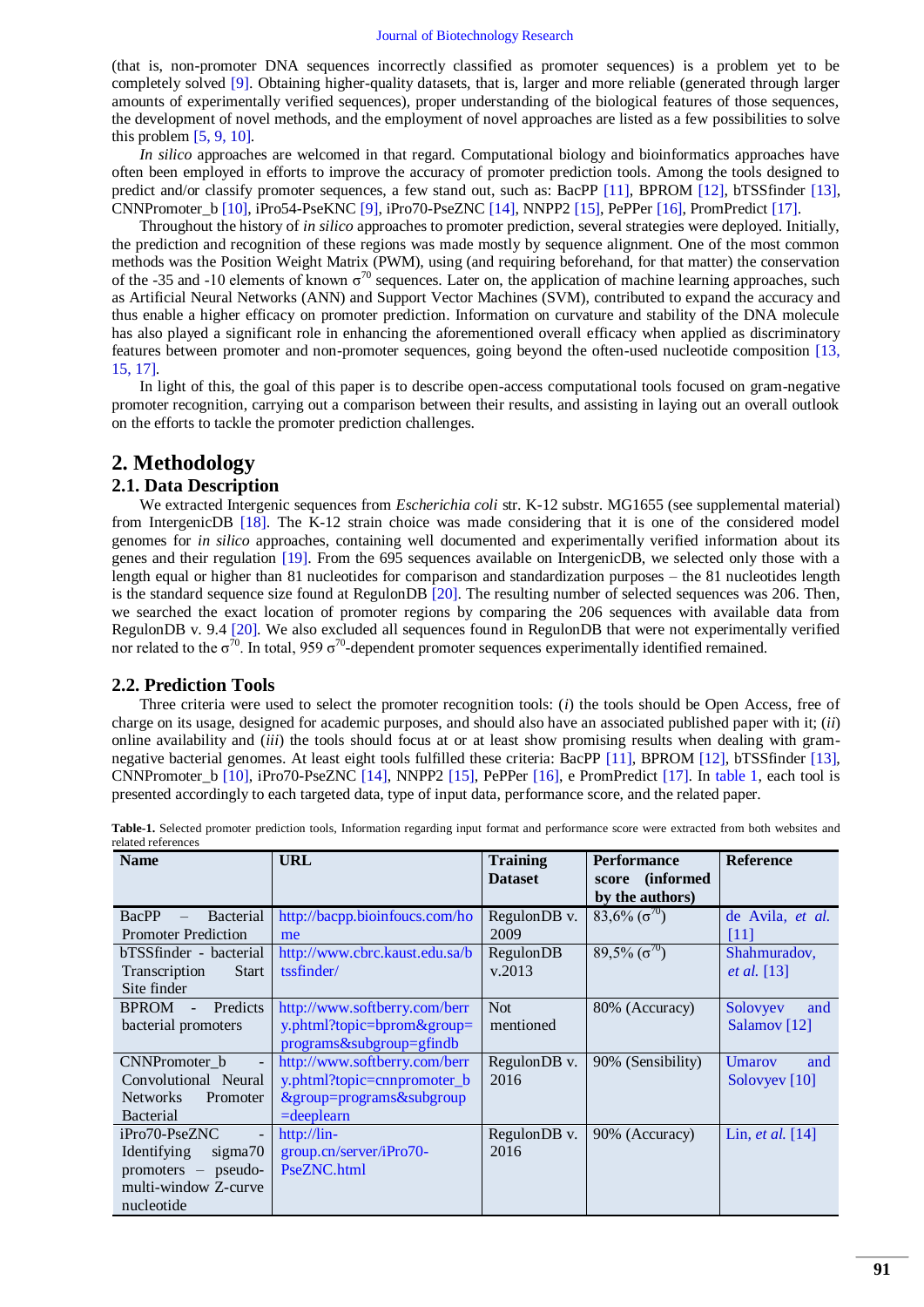| composition                                    |                                  |              |                   |                      |
|------------------------------------------------|----------------------------------|--------------|-------------------|----------------------|
| PePPer - Prediction of                         | http://genome2d.molgenrug.nl/    | RegulonDB v. |                   | De Jong, et al.      |
| Prokaryote<br>Promoter                         | index.php/prokaryote-            | 2010         |                   | [16]                 |
| Elements<br>and                                | promoters                        |              |                   |                      |
| Regulons                                       |                                  |              |                   |                      |
| NNPP <sub>2</sub><br>Neural                    | http://www.fruitfly.org/seq_to   | <b>Not</b>   | 75% (Accuracy)    | Reese $[15]$         |
| <b>Network</b><br>Promoter                     | ols/promoter.html                | mentioned    |                   |                      |
| Prediction                                     |                                  |              |                   |                      |
| <b>PromPredict</b><br>$\overline{\phantom{m}}$ | http://nucleix.mbu.iisc.ernet.in | RegulonDB v. | 90% (sensibility) | <b>Bansal</b><br>and |
| <b>Promoter Prediction</b>                     | /prompredict/prompredict.html    | 2004         |                   | Kanhere [17]         |

CNNPromoter b [\[10\]](#page-5-8) is able to analyze promoter sequences from both prokaryotes and eukaryotes genomes. The classification is made via a co-evolutionary ANN method and a deep learning approach. The tool can predict promoter sequences from five different organisms: humans, rats, *Arabidopsis thaliana*, and both *E. coli* and *Bacillus subtilis*. The authors found promising results in identifying important motifs in biological sequences using a deep learning approach on co-evolutionary ANNs. They highlight a sensibility, specificity, and correlation coefficient of 90%, 96%, and 84% respectively when predicting *E. coli* promoters.

BacPP tool [\[11\]](#page-5-9) focus is on recognizing and predicting *E. coli* promoters in accordance to each promoter's associated σ factor. The tool's approach involves applying extracted rule values of the trained ANN in a separate way for each σ factor. Overall, the accuracy of the tool for each σ factor is: 86.9% for  $\sigma^{24}$ , 92.8% for  $\sigma^{28}$ , 91.5% for  $\sigma^{32}$ , 89.3% for  $\sigma^{38}$ , 97.0% for  $\sigma^{54}$  and 83.6% for  $\sigma^{70}$ .

BTSSfinder [\[13\]](#page-5-11) tool uses two different elements on its ANN approach: (*i*) a window of 251 nucleotides, and (*ii*) the classification of a possible TSS at the 201st nucleotide, based on data extracted during their ANN training. The approach is based on prediction models of promoters associated with the factors  $\sigma^{70}$ ,  $\sigma^{38}$ ,  $\sigma^{32}$ ,  $\sigma^{28}$  and  $\sigma^{24}$  from *E*. *coli* and the  $\sigma^A$ ,  $\sigma^C$ ,  $\sigma^H$ ,  $\sigma^G$  e  $\sigma^F$  factors from cyanobacteria. According to the authors, sensibility for *E. coli*  $\sigma$  factors ranges from 86% to 92%, depending on the σ factor. For cyanobacteria, it varies from 72% to 92%.

BPROM [\[12\]](#page-5-10) is a  $\sigma^{70}$  promoter recognition tool that achieves ~80% of accuracy and specificity values. The tool applies a Linear Discriminant Function (LDF) to combine information of functional motifs and oligonucleotide composition – features of promoter sequences. To achieve this, the authors used a PWM of five conserved regions of a promoter sequence: the sequences located on the -10 and -35 regions regulated by the  $\sigma^{70}$ ; sequences with a length of 7 nucleotides at the following positions: -60 to -40; -11 to +10, and sequences with a length of 5 nucleotides located on -31 to -22.

iPro70-PseZNC [\[14\]](#page-5-12) uses the Z-curve method of analysis, where genomic information and characteristics of nucleotides (calculated by the frequency of each nucleotide) are mapped on a tridimensional model. The tool is built upon a model named "multi-window Z-curve", representing the tridimensional characteristics of a given promoter sequence. Regarding promoter prediction, the authors report an accuracy of ~90%. They applied an SVM and a reference data set composed of 741  $\sigma^{70}$ -related sequences obtained on the RegulonDB [\[20\]](#page-6-2). The negative sample was composed of 1400 sequences were extracted randomly from coding and intergenic regions of *E. coli*.

PePPer [\[16\]](#page-5-14) is a prediction, mining, and visualization of prokaryotic Transcription Factor Binding Sites (TFBSs) tool. It includes an all-in-one method for transcription factors, TFBSs, promoters, and regulons. The promoter prediction is based on PWM models and Hidden Markov Models (HMM) of motifs (-35 and -10 regions). The authors do not present any information regarding the tool's performance in its paper.

NNPP2 [\[15\]](#page-5-13) uses an ANN model known as Time-Delay Neural Network to incorporate promoter's elements that presents variable gaps between them. It consists mainly of two layers: one to recognize the TATA-box  $(5^{\circ}$  –  $TATAAT - 3'$  and one to recognize the transcription initiator. When tested on the alcohol dehydrogenase gene from the *Drosophila melanogaster* genome, the tool achieved a recognition score of 75%, with a false positive rate on the basis of 1/547. According to the authors, the tool was built upon the *D. melanogaster* example. However, the authors mention that the tool can be applied to any sequence from both eukaryote and prokaryote genomes. Burden et al. (2005) mentions that the training of the tool [\[15\]](#page-5-13) was also made using 272 *E. coli* promoters, although this data was not published. Due to this last information, the tool is eligible for our analysis.

PromPredict [\[17\]](#page-5-15) is based on the stability difference of coding and promoter regions. The algorithm calculates the stability difference  $(\Delta G^{\circ})$  between these regions through the division of a sequence in overlapping windows of 15 nucleotides. PromPredict [\[17\]](#page-5-15) is the only tool that we studied that does not use machine learning techniques. According to the authors, the tool, when applied to *E. coli* sequences, shows an overall sensibility of 90%, and accuracy of 35%.

#### **2.3. Tool Analysis**

We divided the tool analysis into three segments: tool's features, available resources, and prediction comparison.

Regarding features, the criteria applied to create an empirical comparison of the tools took into consideration four aspects: (*i*) the content of the help section: if it includes examples and explanations of the tool's resources; (*ii*) any detailed explanation about how the results should be interpreted; (*iii*) tool's capacity of reporting errors on data sets or during its execution, informing why the tool was not able to continue its execution, and (*iv*) the tool's design regarding modern resources, such as having a responsive screen and technologies to meet usage demands.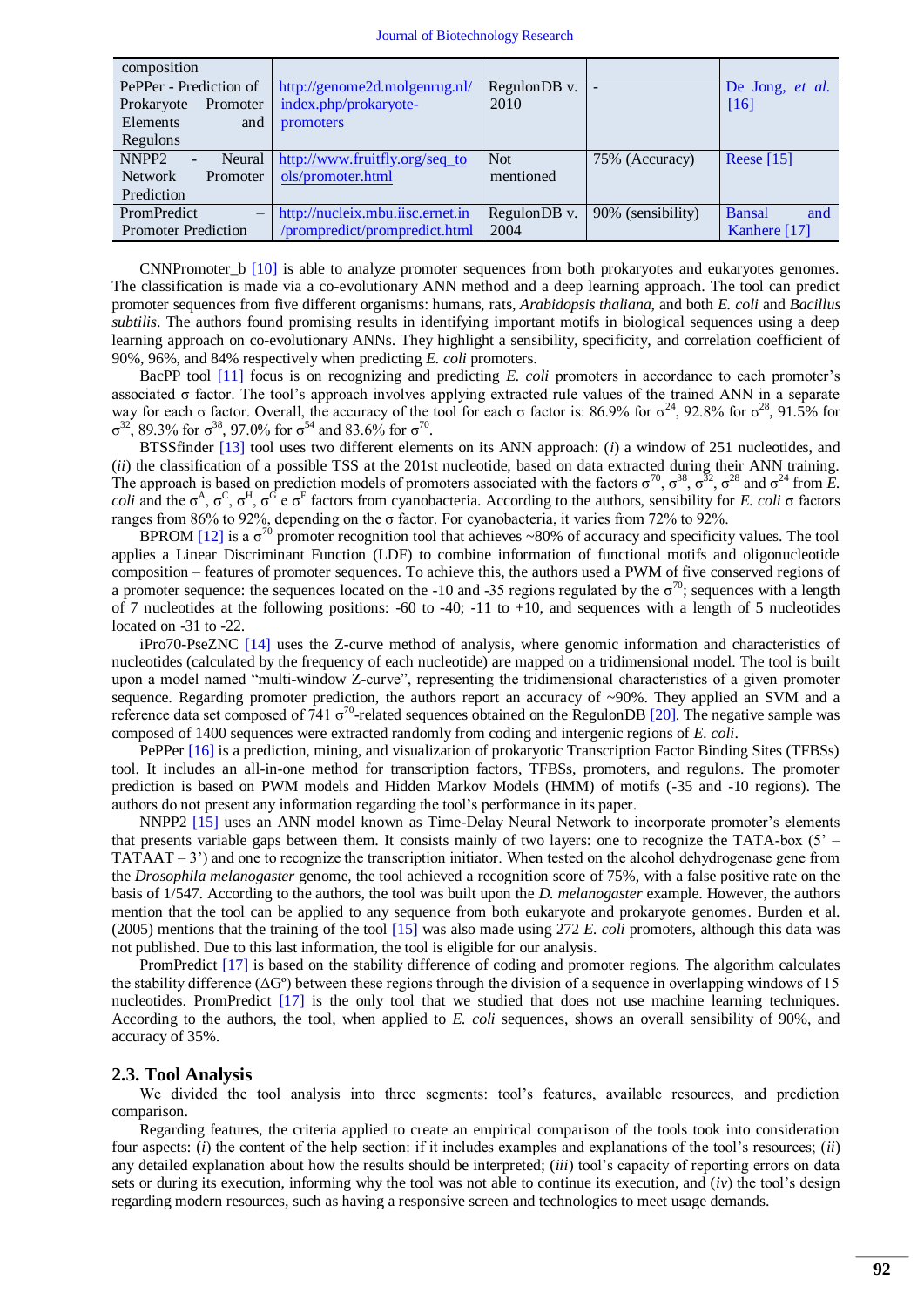About the available resources, the analysis was based on the following aspects: (*i*) availability to perform multiple executions per day; (*ii*) analysis of multiple sequences per execution; (*iii*) maximum nucleotide size of sequences that the tool accepts; (*iv*) input data upload, and (*v*) download of results. The intention of such an analysis is not to arbitrarily argue towards one tool in detriment of another, but to summarize their features in a technical way.

The analysis of the results was divided into: (*i*) the accuracy of each tool's prediction, followed by a comparison between each tool's results (i.e., if a promoter was found by one or more tools); and (*ii*) validation of the promoter sequences from step *i* by pairing the prediction results with the data extracted from RegulonDB for both location and sequence integrity. [Figure 1](#page-6-3) presents a workflow of the described methodology.

No time complexity analysis of the tools was considered due to the main focus of them being on classification and recognition of promoter sequences, not complete genome scans – where the said analysis would be best suited.

### **3. Results and Discussion**

Initially, an evaluation of each tool's features and resources will be presented, followed by an analysis of the prediction capacity of each tool.

#### **3.1. Tool's Features**

The evaluation of the tool's features is summarized in [Table 2.](#page-3-0) It can be observed that PePPer presents no web page with a help section included. With exception of PePPer, assistance material or tutorial with examples can be found.

<span id="page-3-0"></span>

| <b>Table-1.</b> The reatures found on the analyzed tools. |                        |                 |                          |                         |                            |                        |                         |                  |                 |
|-----------------------------------------------------------|------------------------|-----------------|--------------------------|-------------------------|----------------------------|------------------------|-------------------------|------------------|-----------------|
| <b>Tool</b>                                               | <b>Tool's Features</b> |                 |                          | <b>Tool's Resources</b> |                            |                        |                         |                  |                 |
|                                                           | Usage<br>help          | Results<br>help | Support<br>for<br>errors | Page<br>project         | <b>Searches</b><br>per day | Amount of<br>sequences | of<br>Size<br>sequences | Input<br>by file | Save<br>results |
| BacPP                                                     | V                      | V               |                          | V                       | V                          | >10                    | < 2.000                 | V                | V               |
| <b>BPROM</b>                                              | V                      | V               |                          | V                       |                            |                        | > 25.000                | V                |                 |
| bTSSfinder                                                |                        | V               |                          | V                       | V                          | >10                    | < 500                   | V                | V               |
| <b>CNNPromot</b><br>$er_b$                                | ✓                      | V               |                          | V                       |                            | >10                    | > 25.000                | V                |                 |
| $iPro70-$<br>PseZNC                                       | V                      |                 | V                        |                         | V                          | >10                    | < 500                   |                  |                 |
| NNPP <sub>2</sub>                                         | V                      |                 |                          |                         | ✓                          | >10                    | > 25.000                |                  |                 |
| PePPer                                                    |                        |                 |                          | V                       | V                          | >10                    | > 25.000                |                  | V               |
| PromPredict                                               | V                      | V               |                          |                         | V                          | >10                    | < 10,000                |                  | V               |

**Table-1.** The features found on the analyzed tools.

Regarding the approach of each tool to sequence input, iPro70-PseZNC verifies if the input sequences present a valid format, while the other tools execute even if the sequence format is not valid. All the tools allow the input of sequences on its web page and, additionally, the tools BPROM, BacPP, bTSSfinder, and CNNPromoter b offer the possibility of uploading files. The tools that offer the possibility of downloading the results are: bTSSfinder, PePPer, PromPredict, and BacPP.

With exception of BPROM and CNNPromoter, unlimited daily access is allowed, some of the requiring the user to register. BPROM and CNNPromoter has a limitation of 15 searches per academic domain per day.

#### **3.2. Prediction Analysis**

We opted to exclude BPROM and CNNPromoter b from this section of the analysis due to the limited executions availability [\(Table 2\)](#page-3-0). In order to adequate our dataset of intergenic regions to the maximum number of nucleotides allowed by each tool, we fragmented the dataset accordingly. After the analysis, the intergenic regions were reattached.

Beforehand, RegulonDB data reveals that 70 promoter sequences can be found within the 206 promoter regions. The distribution of promoters among the intergenic regions follow: most of the regions contain a single promoter (62/70 promoters), one intergenic region contained three promoters, while four regions contained two promoters.

We fed the six selected tools with the 62 intergenic regions containing a single promoter (Figure 2). BacPP predicted 60 promoters (96.77%), while iPro70-PseZNC predicted 14 out of 62 (22.58%). Intermediary values were obtained for the remaining tools, with good performance values demonstrated by PromPredict and bTSSfinder, and good results by NNPP2.

Intriguingly, NNPP2 is the only tool that reportedly was not trained using RegulonDB data. Burden et al. (2005) only mention a cross-validated dataset of 272 *E. coli* promoters. This avoids biased results in our analysis using RegulonDB data as well, since no clear advantage is given to one or more tools due to similarities between their training datasets and our analysis dataset. Yet, NNPP2 achieved ~92% correctly predicted promoters.

Following the performance analysis, we verified if a given promoter sequence was predicted equally among the tools [\(Table 3\)](#page-4-0). To clarify this, take as example the 60 predicted promoters by BacPP. From them, 47 were also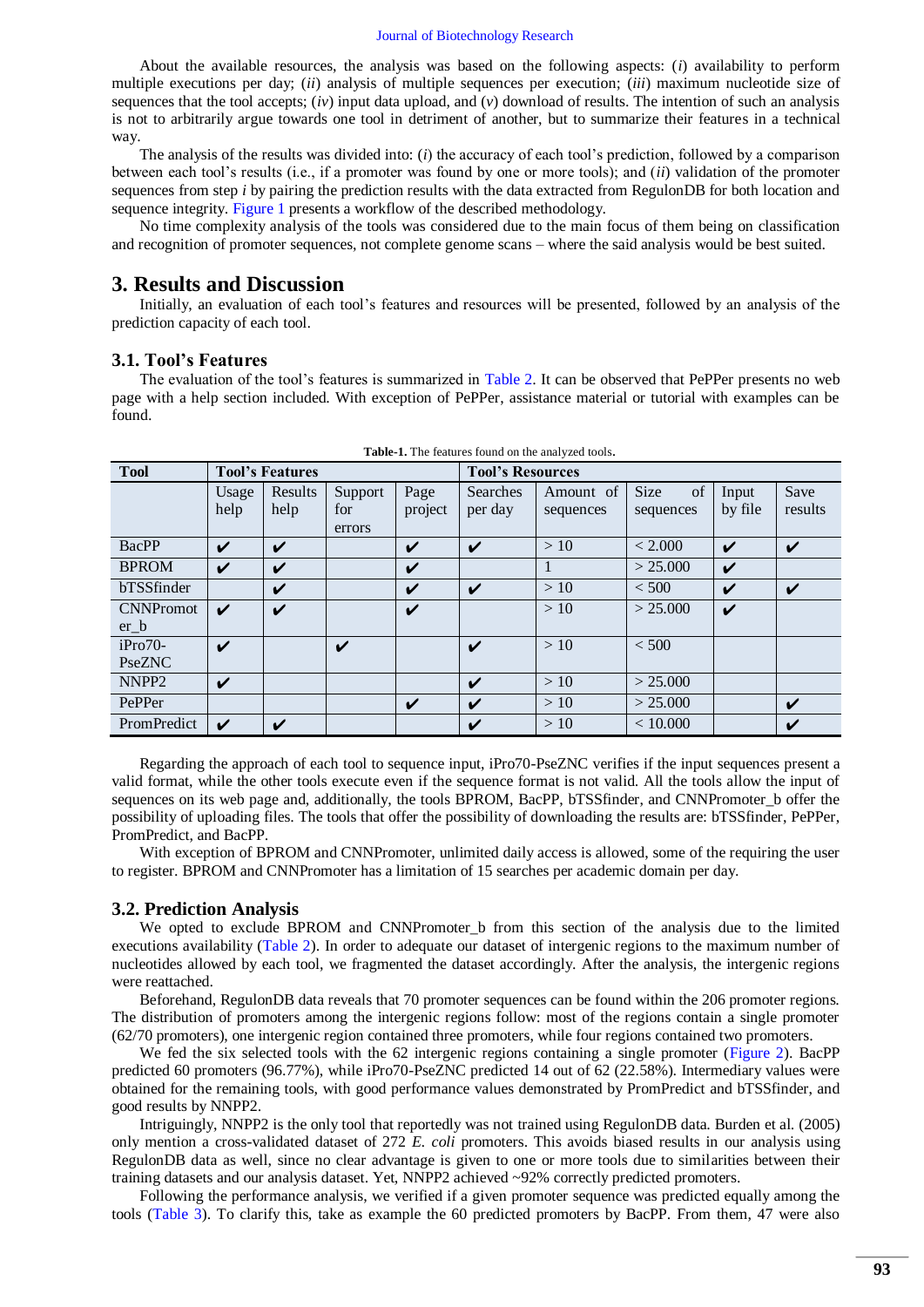predicted by bTSSfinder, and only 12 by iPro70-PseZNC. Although the three tools were built on ANN approaches and trained using RegulonDB datasets, no uniformity was found in their prediction. It is possible that the different dataset versions may explain the discrepancies [\(Table 3\)](#page-4-0), however that isn't self-explanatory per se. It would be wise to search for further explanations on the data's own heterogeneity, as well as on the approaches that each tool employed.

iPro70-PseZNC performance values are also intriguing. Although projected to identify  $\sigma^{70}$ -related promoters, its prediction fell below the expected when comparing it with tools that were not built upon specific σ factors datasets. Pairing iPro70-PseZNC with BacPP, they share 12 predicted promoters, and zero between iPro70-PseZNC and bTSSfinder.

<span id="page-4-0"></span>

|                    | <b>BacPP</b> | <b>bTSSfinder</b> | <b>iPro70 PseZNC</b> | NNPP <sub>2</sub> | <b>PePPer</b> | <b>PromPredict</b> |
|--------------------|--------------|-------------------|----------------------|-------------------|---------------|--------------------|
| <b>BacPP</b>       | 60           | 47/60             | 12/60                | 56/60             | 24/60         | 38/60              |
|                    | $(100\%)$    | (78%)             | (20%)                | (93%)             | $(40\%)$      | (63%)              |
| bTSSfinder         | 47/47        | 47                | $\theta$             | 46/47             | 24/47         | 38/47              |
|                    | 100%         | $(100\%)$         |                      | (97%)             | $(51\%)$      | $(80\%)$           |
| iPro70-PseZNC      | 12/14 85%    | $\Omega$          | 14 (100%)            | 10/14 (70%)       | $\Omega$      | $\Omega$           |
| NNPP <sub>2</sub>  | 56/57        | 46/57             | 10/57                | 57                | 24/57         | 38/57              |
|                    | 98%          | 80%               | 17%                  | $(100\%)$         | (42%)         | $(66\%)$           |
| PePPer             | 24/24        | 24/24             | $\Omega$             | 24/24             | 24            | 21/24              |
|                    | 100%         | 100%              |                      | 100%              | $(100\%)$     | (87.5%)            |
| <b>PromPredict</b> | 38/39        | 38/39             | $\theta$             | 38/39             | 21/39         | 39                 |
|                    | 100/%        | 97%               |                      | 97%               | 53%           | $(100\%)$          |

**Table-3.** Prediction similarity among tools by pairing their promoter prediction results

On the other hand, NNPP2 and BacPP shares 56 predicted promoters [\(Table 3\)](#page-4-0), even though the training of the NNPP2 was not made using RegulonDB data. It also shares 46 promoters with bTSSfinder, ten with iPro70- PseZNC, 21 with PromPredict, and 24 with PePPer. PromPredict, the only tool that does not built under a machine learning-related approach, identified 39 promoters.

Additionally, a closer look at the region indicated as containing a promoter by each tool is not shared among them. For instance, [Figure 3](#page-7-0) shows one intergenic region that precedes the *ampG* gene with a size of 459 nucleotides. For comparison purposes, we used the promoter's location indicated by RegulonDB: from position 356 to 437 (highlighted in [Figure 3\)](#page-7-0). Each tool identified different fragments of the intergenic region as the promoter itself, with significant mismatches from the intended promoter. Surprisingly, iPro70-PseZNC did not identify any segment of the 356-437 range as a promoter, even as it is known to be a classic  $\sigma^{70}$  promoter.

This comparison was carried out for all the 62 single promoters found within intergenic regions by matching predicted sequences' start and end nucleotide positions given by a tool with the location indicated by RegulonDB [\(Figure 4\)](#page-7-1).

NNPP2 and BacPP obtained matches between prediction and model RegulonDB data above 70%, with NNPP2 achieving the highest values (85.96%). On the other hand, the remaining tools were unable to surpass an overall match of ~40%. The natural features of promoter sequences can explain these results. They are often perceived as short-sized and AT-rich sequences, presenting low degrees of conservation (i.e. the motifs located on the -10 and -35 regions often are not found to be in accordance with their canonical motif - both in structure and position) [\[3\]](#page-5-2). For instance, promoter sequences related to the  $\sigma^{54}$ , instead of presenting its motifs located on the -10 and -35, are commonly found in the -12 and -24 regions. Therefore, the various features found in promoter sequences poses one of the many challenges that promoter prediction and recognition faces [\[3\]](#page-5-2).

Additionally, terminator sequences – which also are relevant elements found within the intergenic regions – are similarly AT-rich sequences. Therefore, it is possible that promoter prediction tools may incorrectly classify them as promoters, resulting in a false-positive. It has also been related that some promoter prediction tools may accept nonpromoter sequences that carries the classical TATA sequence [\[21\]](#page-6-4). [Mishra](#page-5-6)*, et al.* [8] also mentions novel, not yet fully comprehended difficulties arising for promoter prediction efforts, such as overlapping coding regions, short intergenic regions between genes, and multiple TSSs. Alongside this, the knowledge of transcription initiation from locations other than the TSS (known as pervasive transcription) [\[22\]](#page-6-5), further expands the list of factors that should be taken into account when the objective is to predict promoters.

### **4. Conclusions**

This paper had the objective of analyzing open-access and online tools focused on the prediction of promoter sequences. The majority of the tools present friendly and straightforward web pages, which contribute to a more agile execution by its user. However, there is a lack of user support in case of errors, since many tools accept invalid characters (which results in poorly formatted or invalid outputs and, sometimes, without delivering any form of feedback about the errors). As described in the methodology, 62 intergenic regions were identified as containing at least one promoter. However, none of the tools were able to predict this scenario correctly in all the 62 regions. Although many of the tools have been built using RegulonDB [\[20\]](#page-6-2) data for training or validation of results – and also being described in the literature as achieving high-performance values [\(table 1\)](#page-1-0), it was expected that the tools would identify at least the 62 regions.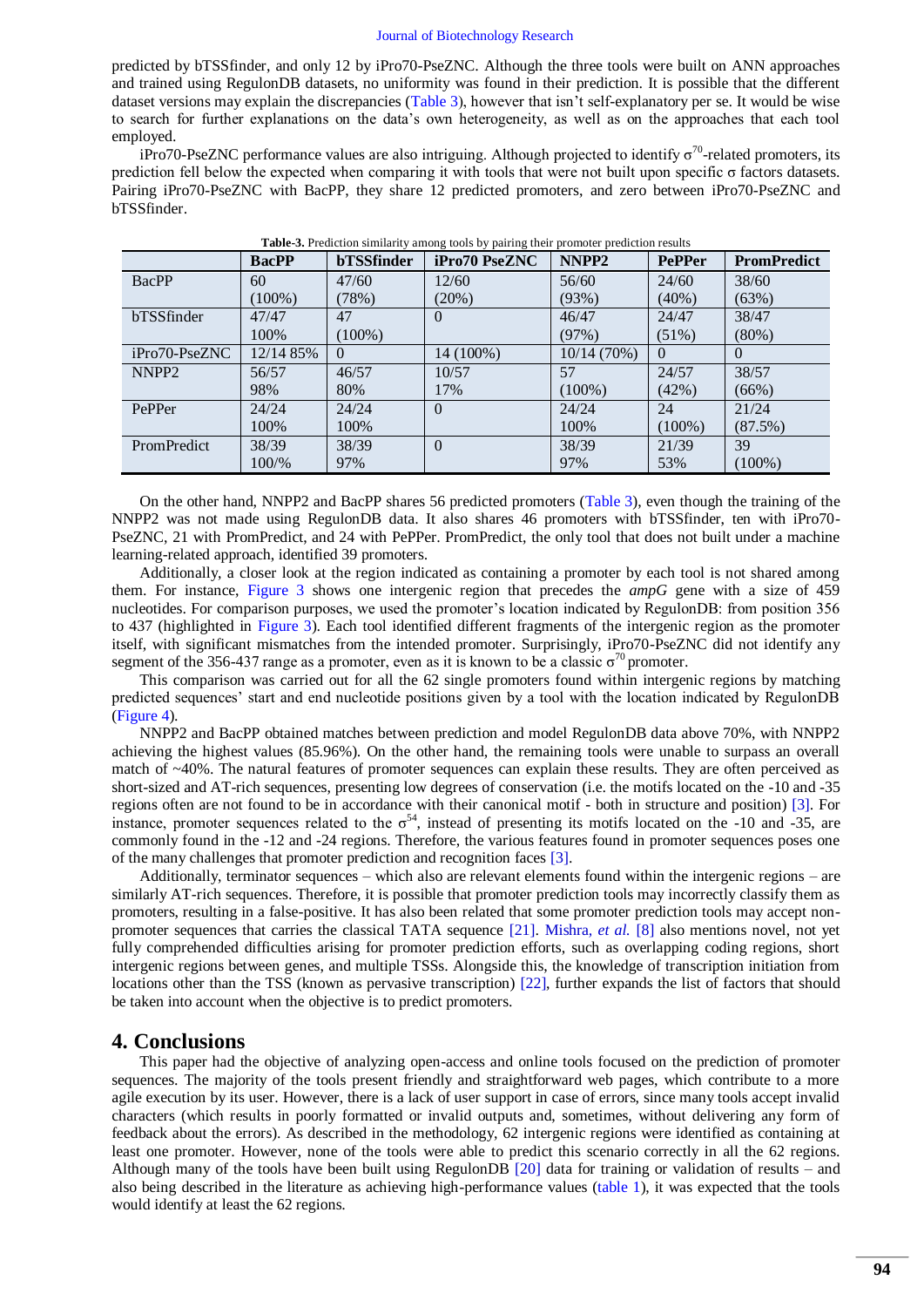The discrepancies found between the results of each tool stimulates the continuation of researches that focuses on enhancing the performance of prediction tools. With such a diversity of results, it would be interesting to use all tools together to obtain close to the ideal results, as the location of a promoter sequence should be consensual when different prediction tools are employed the task. Moreover, the efforts in promoter prediction are still short on being able to efficiently predict promoters of a broad range of microorganisms. An increase in the complexity of data that is fed to prediction tools (e.g., multiple features of a promoter sequence, besides nucleotide composition, curvature, and stability) could possibly tackle this problem. With this concept in mind, a web service is under development, focusing on the integration of regulatory elements tools. Improving promoter prediction tools is beneficial to further bridge the gap between genomic data generation and analysis in the postgenomic era. More automation in a process that is currently behind data generation may speed our capacity to gather and study meaningful data in the many fields that compose biological and medical research. Overall, an expansion in the capacity to discover novel genes and comprehend transcriptional mechanisms in an organism may also be seen. Promoter identification is one of the most important steps in genome annotation (and one of the most difficult tasks), making every effort towards improvements in this field not only a necessity, but a very encouraged endeavor.

## **Acknowledgements**

We thank the University of Caxias do Sul for the support throughout the development of this research.

## **References**

- <span id="page-5-0"></span>[1] He, W., Jia, C., Duan, Y., and Zou, Q., 2018. "70ProPred: a predictor for discovering sigma70 promoters based on combining multiple features." *BMC Systems Biology,* vol. 12, pp. 4-9.
- <span id="page-5-1"></span>[2] Barrios, H., Valderrama, B., and Morett, E., 1999. "Compilation and analysis of sigma(54)-dependent promoter sequences." *Nucleic Acids Res.,* vol. 27, pp. 4305–13. Available: <https://doi.org/10.1093/nar/27.22.4305>
- <span id="page-5-2"></span>[3] Dall'Alba, G., Casa, P. L., Notari, D. L., Adami, A. G., Echeverrigaray, S., and de Avila, e. S., S., 2019. "Analysis of the nucleotide content of Escherichia coli promoter sequences related to the alternative sigma factors." *Journal of Molecular Recognition,* vol. 32, p. e2770.
- <span id="page-5-3"></span>[4] Krebs, J. E., Goldstein, E. S., and Kilpatrick, S. T., 2017. *Genes XII*. 12Th Ed. ed. Jones and Bartlett Publishers.
- <span id="page-5-4"></span>[5] Coelho, R. F., Dall'Alba, G., de Avila, e. S. S., Echeverrigaray, S., and Delamare, A. P. L., 2020. "Toward algorithms for automation of postgenomic data analyses: Bacillus subtilis promoter prediction with artificial neural network." *Omics: A Journal of Integrative Biology,* vol. 24,
- [6] Payne, S. R., Pau, D. I., Whiting, A. L., Kim, Y. J., Pharoah, B. M., Moi, C., Boddy, C. N., and Bernal, F., 2018. "Inhibition of bacterial gene transcription with an rpon-based stapled peptide." *Cell Chemical Biology,* vol. 25, pp. 1-8.
- <span id="page-5-5"></span>[7] Bervoets, I. and Charlier, D., 2019. "Diversity, versatility and complexity of bacterial gene regulation mechanisms: opportunities and drawbacks for applications in synthetic biology." *FEMS Microbiology Reviews,* vol. 43, pp. 304-339.
- <span id="page-5-6"></span>[8] Mishra, A., Dhanda, S., Siwach, P., Aggarwal, S., and Jayaram, B., 2020. "A novel method SEProm for prokaryotic promoter prediction based on DNA structure and energetics." *Bioinformatics,* vol. 36, pp. 2375- 2384.
- <span id="page-5-7"></span>[9] Lin, H., Deng, E., Ding, H., Chen, W., and Chou, K., 2014. "iPro54-PseKNC: a sequence-based predictor for identifying sigma-54 promoters in prokaryote with pseudo k-tuple nucleotide composition." *Nucleic Acids Research,* vol. 42, pp. 12961–12972.
- <span id="page-5-8"></span>[10] Umarov, R. K. and Solovyev, V. V., 2017. "Recognition of prokaryotic and eukaryotic promoters using convolutional deep learning neural networks." *PLoS ONE.,* vol. 12, p. e0171410.
- <span id="page-5-9"></span>[11] de Avila, e. S. S., Echeverrigaray, S., and Gerhardt, G. J., 2011. "BacPP: Bacterial promoter prediction: a tool for accurate sigma-factor specific assignment in enterobacteria." *Journal of Theoretical Biology,* vol. 287, pp. 92–99.
- <span id="page-5-10"></span>[12] Solovyev, V. and Salamov, A., 2011. *Automatic annotation of microbial genomes and metagenomic sequences. In: Li RW (ed), Metagenomics and its applications in agriculture, biomedicine and environmental studies*. New York: Nova Science Publishers, Hauppauge. pp. 61–78.
- <span id="page-5-11"></span>[13] Shahmuradov, I. A., Razali, R. M., Bougouffa, S., Radovanovic, A., and Bajic, V. B., 2017. "bTSSfinder: a novel tool for the prediction of promoters in cyanobacteria and Escherichia Coli." *Bioinformatics,* vol. 33, pp. 334–40.
- <span id="page-5-12"></span>[14] Lin, H., Deng, E., Ding, H., Chen, W., and Chou, K., 2017. "Identifying sigma70 promoters with novel pseudo nucleotide composition." *IEEE/ACM Trans Comput Biol Bioinform,* vol. 16, pp. 1316-1321.
- <span id="page-5-13"></span>[15] Reese, M. G., 2001. "Application of a time-delay neural network to promoter annotation in the Drosophila melanogaster genome." *Comput. Chem.,* vol. 26, pp. 51-6.
- <span id="page-5-14"></span>[16] De Jong, A., Pietersma, H., Cordes, M., Kuipers, O. P., and Kok, J., 2012. "PePPer: a webserver for prediction of prokaryote promoter elements and regulons." *BMC Genomics,* vol. 13, p. 299.
- <span id="page-5-15"></span>[17] Bansal, M. and Kanhere, A., 2005. "A novel method for prokaryotic promoter prediction based on DNA stability." *BMC Bioinformatics. 6.,* Available:<https://doi.org/10.1186/1471-2105-6-1>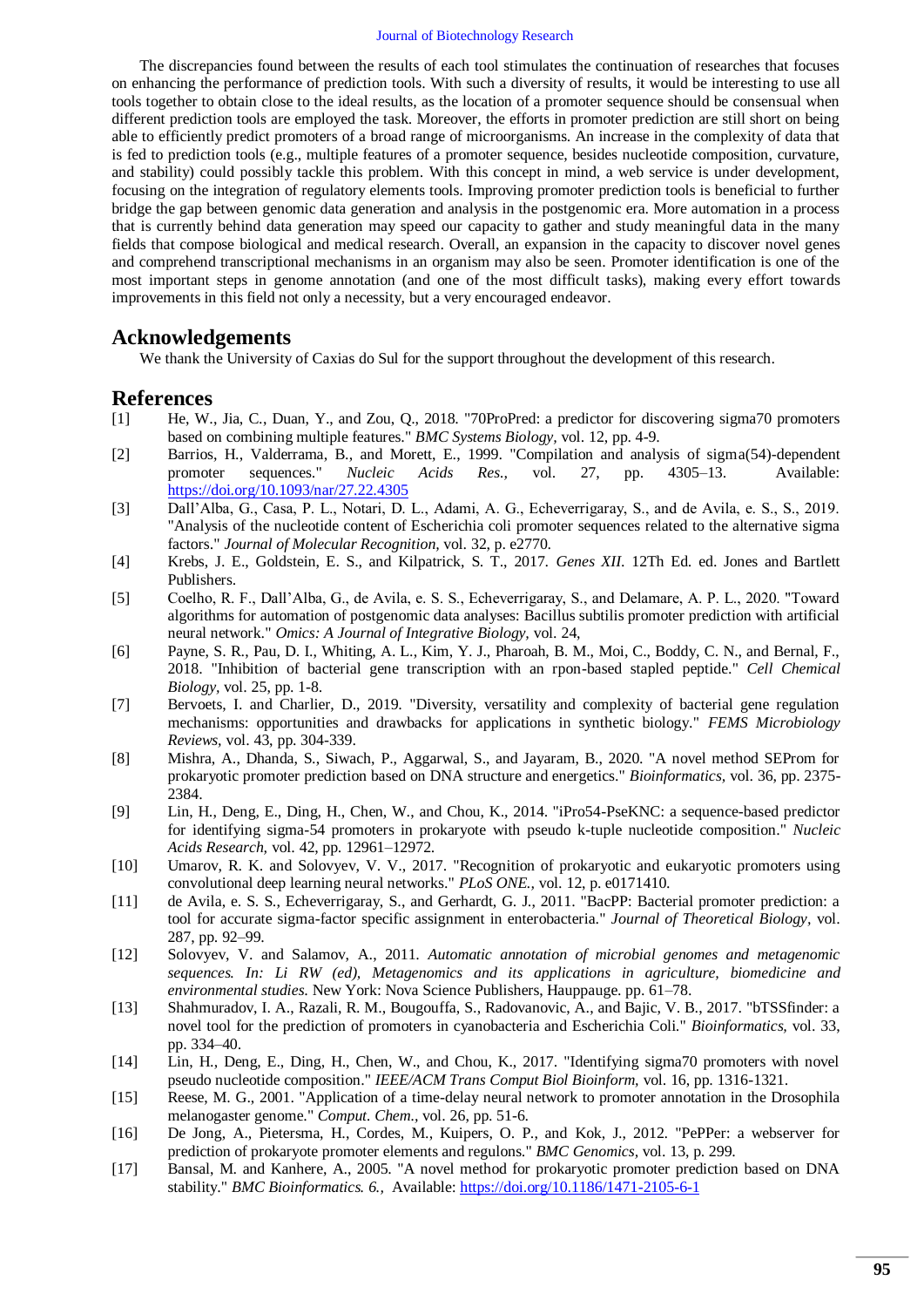- <span id="page-6-0"></span>[18] Notari, D. L., Molin, A., Davanzo, V., Picolotto, D., Ribeiro, H. G., and de Avila, e. S. S., 2014. "IntergenicDB: a database for intergenic sequences." *Bioinformation,* vol. 10, pp. 381-383.
- <span id="page-6-1"></span>[19] Rangel-Chávez, C., Galan-Vasquez, E., and Martinez-Antonio, A., 2017. "Consensus architecture of promoters and transcription units in Escherichia coli: design principles for synthetic biology." *Molecular Biosystems,* vol. 13, pp. 665-676.
- <span id="page-6-2"></span>[20] Gama-Castro, S., Salgado, H., Santos-Zavaleta, A., Ledezma-Tejeida, D., Muniz-Rascado, L., Garcia-Sotelo, J. S., Alquicira-Hernández, K., Martínez-Flores, I., Pannier, L.*, et al.*, 2016. "RegulonDB version 9.0: high-level integration of gene regulation, coexpression, motif clustering and beyond." *Nucleic Acids Res.,* vol. 44, pp. D133–43.
- <span id="page-6-4"></span>[21] Oubounyt, M., Louadi, Z., Tayara, H., and Chong, K. T., 2019. "Deepromoter: Robust promoter predictor using deep learning." *Frontiers in Genetics,* vol. 10, Available: [https://www.ncbi.nlm.nih.gov/pmc/articles/PMC6460014/](http://www.ncbi.nlm.nih.gov/pmc/articles/PMC6460014/)
- <span id="page-6-5"></span>[22] Wade, J. and Grainger, D., 2014. "Pervarsive Transcription: illuminating the dark matter of bacterial transcriptome." *Nature Reviews Microbiology,* vol. 12, pp. 647-653.

<span id="page-6-3"></span>

**Figure-2.** Prediction of promoters using 62 intergenic regions–each containing a single promoter